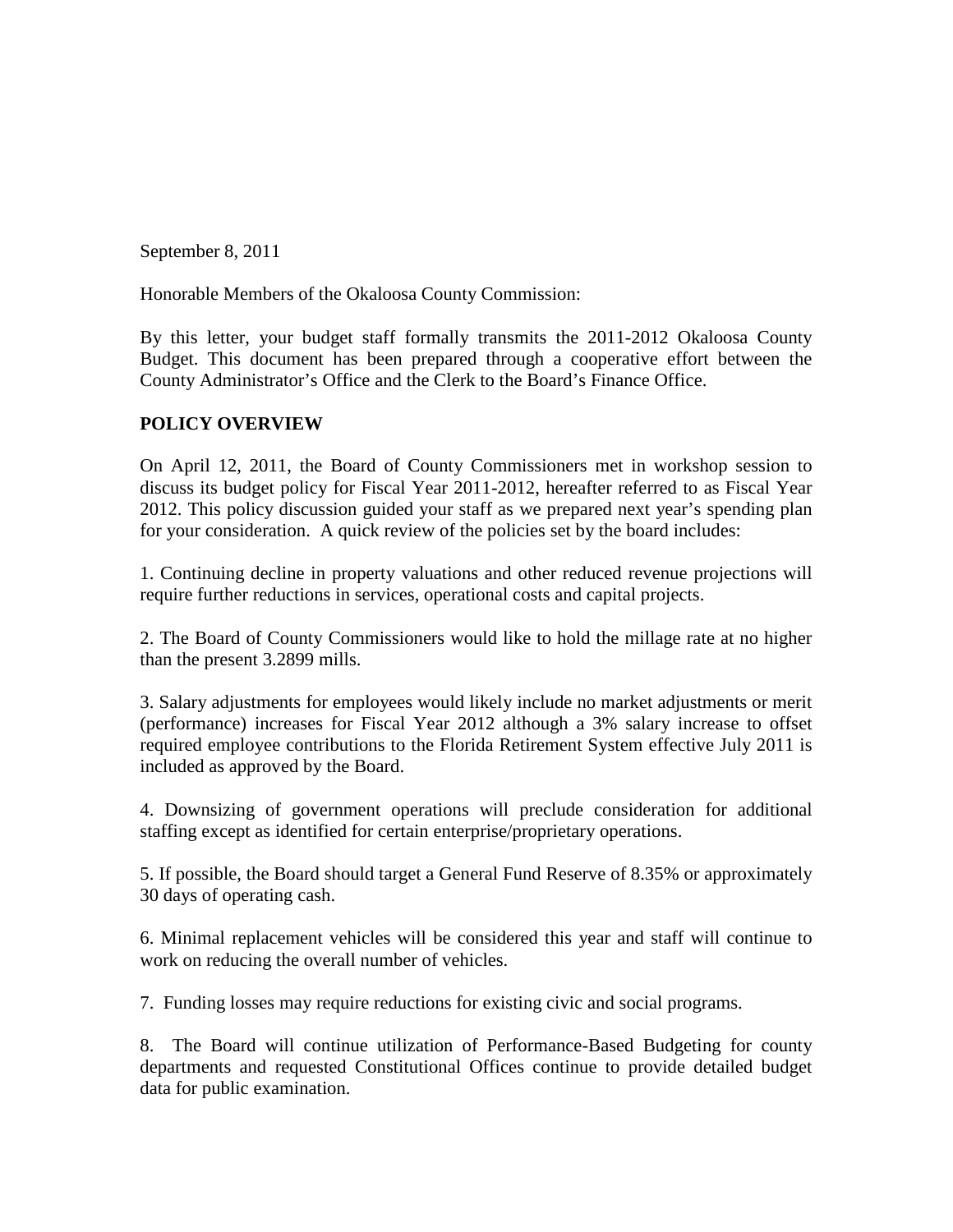## **BUDGET HIGHLIGHTS**

**Millage Rate:** The millage rate as presented is 3.2899 mills, which is below the currently calculated State mandated capped tax rate. Due to declining property values, this rate provides \$2,179,666 less than last year in county-wide taxes. The total of ad valorem tax revenues included in the tentative Fiscal Year 2012 budget is \$43,138,305. Of that total, \$365,617 is generated from new construction being placed on the tax rolls. The total proposed budget for Fiscal Year 2012 is \$261,624,931, which is a decrease of \$18,796,865 from the current year original budget. This 6.7% decrease is mainly due to reduction in staffing and operations as well as the use of bond proceeds for the Annex Extension project and early prepayment of the TDC Conference Center bonds in Fiscal Year 2010 and Fiscal Year 2011.

**Salary Adjustments:** Six years ago, the Board approved a new Pay and Classification Plan that included a merit compensation of 1 to 3%. The Board voted to discontinue merit increases beginning Fiscal Year 2009 through the present. The last market adjustment was awarded in Fiscal Year 2009 in the amount of a 2% increase. For discussion purposes, \$608,107 (\$218,040 - General Fund, \$137,172 - Enterprise Fund and \$252,895 - Constitutional Officers) is required for each additional 1% increase for either a merit or market adjustment for employees of the Board and Constitutional Officers.

Beginning on July 1, 2011, the Florida Retirement System (FRS) became contributory. All employees, excluding DROP participants and rehired retirees ineligible for reenrollment in the FRS, are required to contribute 3% of their earnings pre-tax toward their retirement. On July 5, 2011, the Board approved a 3% pay increase for employees affected by the new FRS requirement, effective the fourth quarter of Fiscal Year 2011 and the entire Fiscal Year 2012. No additional funding is required for the fourth quarter of Fiscal Year 2011 due to retirement savings from reduced employer contribution rates. The funding for Fiscal Year 2012 is offset by the remaining savings from Fiscal Year 2011 employer contribution rate reductions.

**Reorganization:** The proposed budget includes a restructuring of county departments that streamlines the number of department directors for greater efficiency and cost effectiveness (See attached recently approved Reorganization Plan). Significant cost savings will be realized through the reassignment of duties and elimination of nearly the entire Administrative Services department budget including the positions of Assistant County Administrator and Executive Assistant II, as well as elimination of the Corrections Director position upon retirement of the incumbent. Total savings realized from these three position eliminations is \$338,319 annually. Additionally, \$8,980 was eliminated from operating expenses for the Administrative Services Department. We believe this reorganization will be both cost effective and beneficial to the citizens of Okaloosa County through positive service delivery. On August 16, 2011, the Board approved the re-titling of the Corrections Deputy Director position to Chief Correctional Officer to be consistent with the existing county ordinance. This change will be effective on September 16, 2011. Any further consideration of department director impacts, including compensation and title changes, will be deferred until Fiscal Year 2013. The changes include: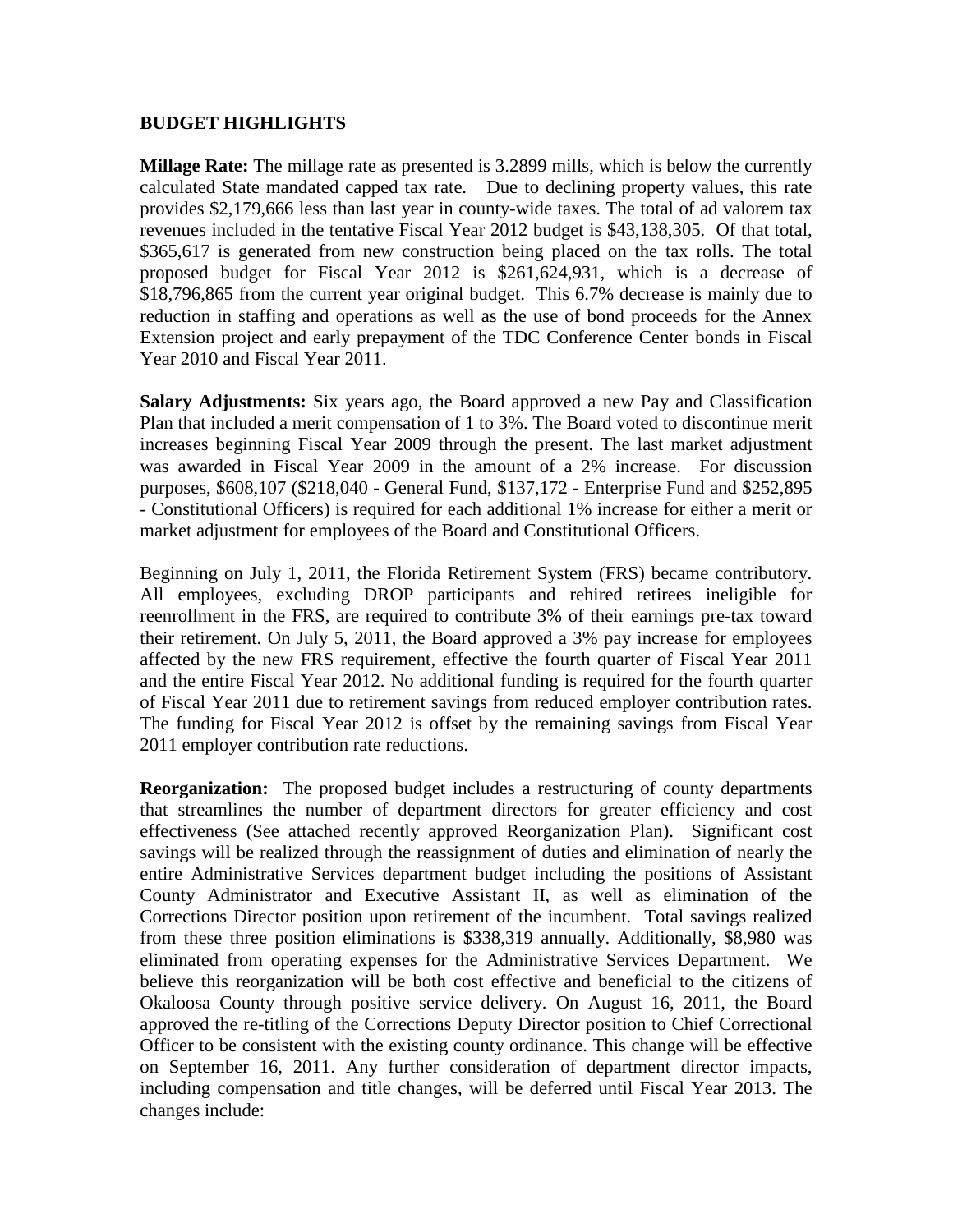- Deletion of the Assistant County Administrator position from the Fiscal Year 2012 budget;
- The Public Works Director will oversee the current Public Works functions as well as Facility Maintenance, Fleet Operations, Information Systems and County Extension;
- The Public Safety Director will oversee the current Public Safety functions as well as the Corrections Department, Law Library and Court Services;
- In addition to the Human Resources Department, the Human Resources Director will oversee Risk Management, Purchasing and Veterans Services;
- The Library Cooperative and the BCC staff in Crestview will now report to the Administrative Manager.

**Board of County Commissioners Positions:** The proposed budget includes a significant reorganizational plan and an overall reduction of thirty three (33) positions for the Board of County Commissioners staffing. Since Fiscal Year 2008, a total of 118 positions have been eliminated from Board staff. The following is an overview of the position changes proposed for this next fiscal year.

**1. Administrative Services.** The following positions have been eliminated: one (1) Assistant County Administrator and one (1) Executive Assistant II, for an overall reduction of two (2) positions.

**2. Airports.** To benefit the department's internal capabilities of managing a complex portfolio of leases and agreements from all three airport facilities, add one (1) Airports Financial Services Specialist. This would provide parallel specialist positions that could segregate accounts payable and accounts receivable. Some cross-utilization of general administrative functions and back up could also be achieved.

**3. Corrections.** The following positions have been eliminated: five (5) full-time and one (1) part-time Correctional Officer I, one (1) Administrative Assistant II and one (1) Corrections Director, for an overall reduction of eight (8) positions.

**4. County Administrator's Office.** One (1) Construction Project Manager position has been eliminated.

**5. County Extension.** One (1) Office Supervisor position has been eliminated.

**6. Information Systems.** One (1) GIS Technician II position has been eliminated.

**7. Library.** One (1) Bookmobile Coordinator position has been eliminated. To be in compliance with state aide/grant requirements, one (1) Library Cooperative Coordinator position has been added. This addition and deletion results in a net reduction/addition of zero (0). These changes have been discussed with and supported by the Library Cooperative Board and the Library Directors.

**8. Museum.** One (1) Museum Director position has been eliminated.

**9. Public Works.** The following positions have been eliminated: One (1) Survey Aide I, one (1) Survey Aide II, one (1) Drafting & Design Supervisor, one (1) Bridge Foreman, one (1) Environmental Services Manager and one (1) Public Works Manager, for an overall reduction of six (6) positions.

**10. Public Safety.** The following positions have been eliminated: One (1) Communications Technician (Relief), three (3) Paramedic and three (3) EMT (ALS), for an overall reduction of seven (7) positions.

**11. Purchasing.** One (1) Senior Buyer position has been eliminated.

**12. Water & Sewer.** The following positions have been eliminated: One (1) Executive Assistant I, one (1) Utilities Line Locate Crew Chief, one (1) WWTP Apprentice, one (1)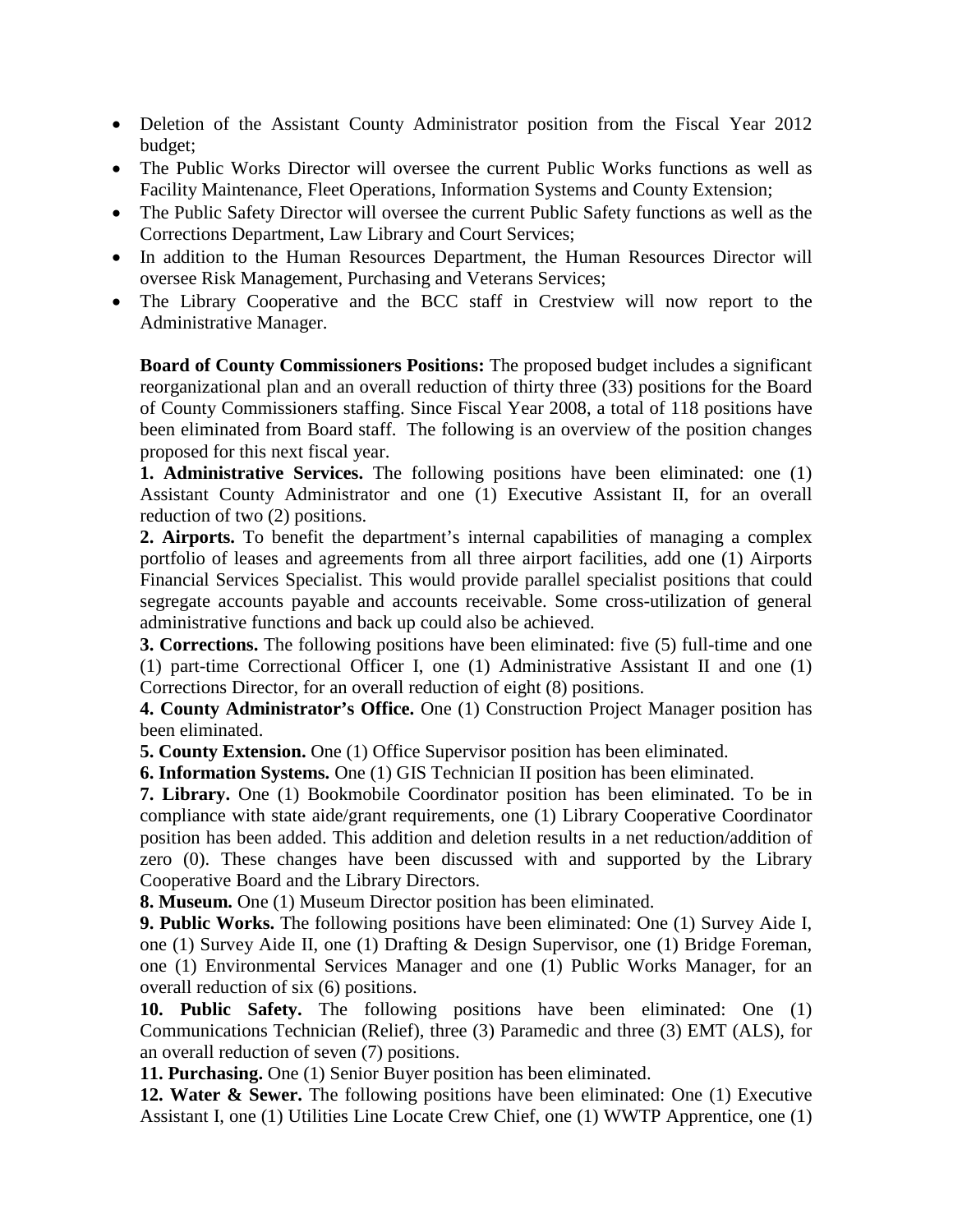Meter Reader, one (1) Master Painter, one (1) WWTP Operator "C", for an overall reduction of six (6) positions.

**Risk Management:** The Group Health Insurance program has reached a healthy state whereby the cost of claims has been significantly reduced. Our brokers have negotiated a 4% renewal increase with BlueCross BlueShield (BCBS), keeping the present plans in place. The county will continue to provide a base plan while also making a buy-up plan available for those that wish to elect richer benefits. Pharmacy coverage will continue at the present \$15/\$50/\$80 co-pay program. Since 2008, Okaloosa County has participated in a ProShare agreement with BCBS. This next fiscal year the County anticipates receiving approximately \$425,000 in premium refunds. In anticipation of receipt of those ProShare funds, the \$40 per month employee contribution has been suspended as part of the proposed Fiscal Year 2012 budget. An agreement has been reached with Standard Insurance whereby Dental, Statutory Life, Long Term Disability will renew at last year's rates provided the county includes a vision coverage which will be fully voluntary and at no cost to the county. Fiscal Year 2012, staff anticipates the need to increase the per employee cost for health insurance benefits from \$9,037 to \$9,423.

The county's property and liability insurance program continues to receive positive results from the RFP process conducted last year. The excess property insurance market should come in between 0-5% increase; subject to the impact the March 2011 tsunami in Japan will have on worldwide markets. Likewise, insurance brokers have projected a flat premium even in light of the recent Florida legislation that will raise the sovereign immunity limits from \$200,000 to \$300,000. Workers compensation insurance markets have leveled out with an anticipated 5% increase for next year. Staff will work closely with brokers to negotiate an acceptable renewal including options that will allow Okaloosa County to continue its effective protected insurance program.

**Reserves:** The proposed General Fund budget provides reserves of \$2,684,137 as compared to \$2,688,651 provided in last year's budget. This establishes a reserve of 8.3% in the General Fund.

**Capital Projects:** The Capital Outlay Construction Trust Fund includes several projects or reserves for future capital outlay this next year and includes "unrestricted" reserves in the Capital Outlay Judicial Department of \$3,540,275 and in the Capital Outlay Reserve Department of \$1,500,000.

**Shalimar Courthouse Annex.** With the completion of the Courthouse Annex Extension in September of 2011, plans are moving forward to receive design build proposals later this year for the renovation of the Shalimar Courthouse Annex. Proposed is a two-phased renovation of the facility designed to eliminate rented areas, currently approaching \$1,000,000 annually and consolidation of certain county offices into the Shalimar facility. The Board hopes to have a judicial determination on any required uses at the Shalimar Courthouse Annex in order to ensure compliance with the facility's original reverter clause. However, the first phase of renovations would take place in Fiscal Year 2012 and include offices for the Board of County Commissioners, County Administrator, Supervisor of Elections, Sheriff Offices, Clerk of the Circuit Court offices and other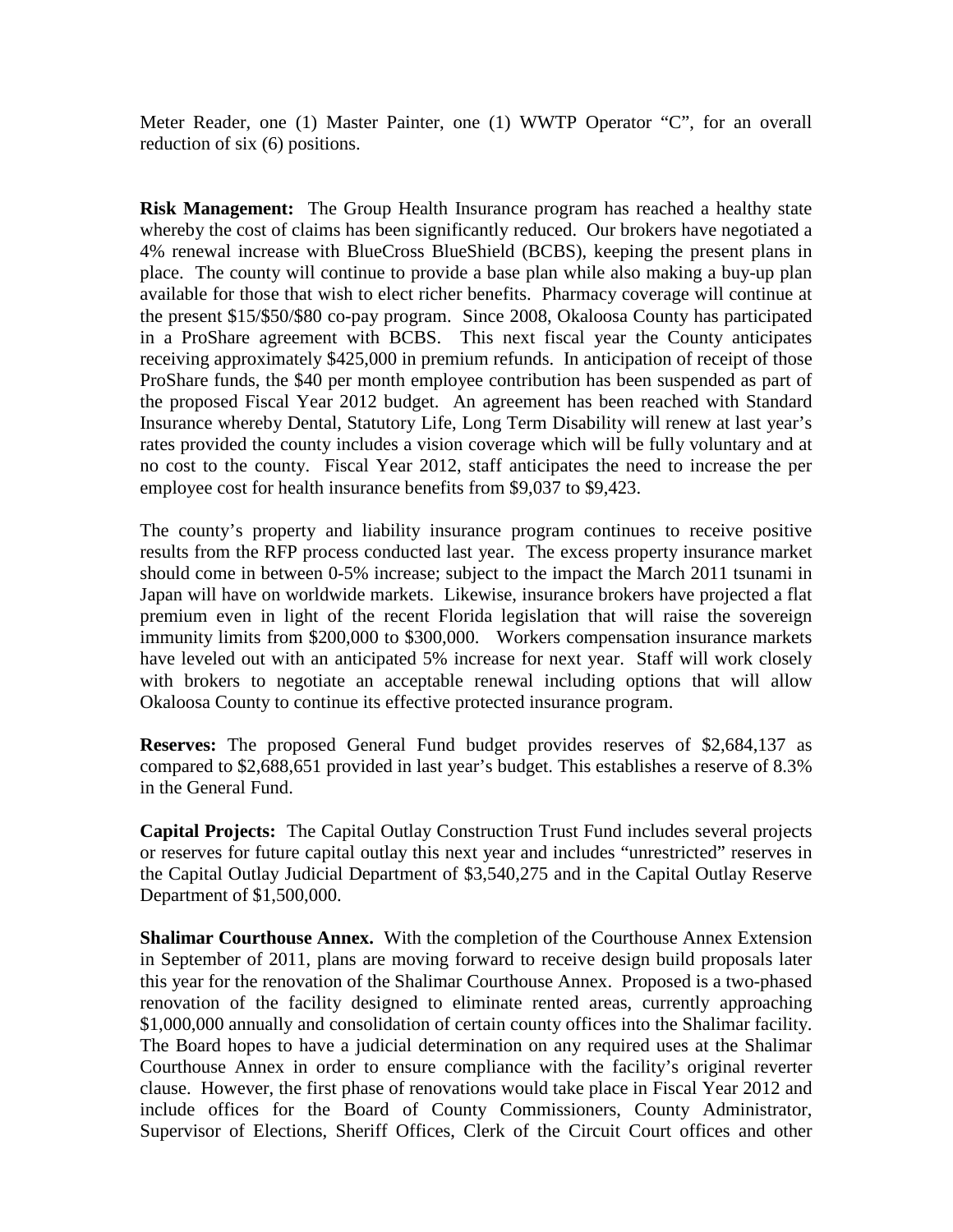Board departments and/or outside agencies. Phase II renovations would take place in Fiscal Year 2013 and include court facilities, Property Appraiser and Tax Collector. Both phases have a preliminary total estimate of \$6,000,000.

**Old Fort Walton Beach Hospital.** The Health Department's dental clinic project, that was to occupy much of the  $1<sup>st</sup>$  floor of the 2-story section, is on hold and may not be feasible to proceed due to changes in state funding for the Health Department. While disappointing, this may pose some new space opportunities for other county offices. Staff will continue to develop a plan with options for consideration. However, the  $2<sup>nd</sup>$ floor is scheduled to be remodeled in Fiscal Year 2012 for county use. The county's Information Systems Department will be relocated to the facility to eliminate future rental fees. Traffic Operations will be relocated there, also. Other county operations will follow as appropriate. Funding for the project of \$225,000 has been included in the Fiscal Year 2012 proposed budget.

**Brackin Building.** The Tax Collector's Crestview operations recently moved out of the Crestview Courthouse and into newly renovated space on the 1st floor of the Brackin Building. Plans are being finalized to remodel the  $2<sup>nd</sup>$  floor for the Property Appraiser's use. The Property Appraiser will then vacate their current offices in the courthouse. Funding for the project of \$45,000 has been included in the Fiscal Year 2012 proposed budget.

**Crestview Courthouse.** A task force has been put together to compose a master plan for the future allocation of space at the courthouse. Major remodeling projects will be postponed pending the outcome of the space master planning. However, all of the courtrelated operations at the courthouse are in need of additional space. Therefore, the offices vacated by the Tax Collector will be lightly prepared for other uses until the master planning process is complete. The Fiscal Year 2012 proposed budget includes \$15,000 for this project.

**Public Works/Stormwater.** The Stormwater Division continues to track and address stormwater issues. A phased approach is being developed to address large capital projects in order to make better use of available funding and resources. Capital projects include a phased approach to improving the Gap Creek drainage basin and making drainage improvements in Foxwood Estates (Phase II) in Crestview. These two capital projects will deplete the \$500,000 in previously allocated funding. The balance of funds available in the Stormwater Division will be utilized to address catastrophic failures of aging infrastructure. The Stormwater Division will continue to take advantage of Emergency Watershed Protection (EWP) funding from the Natural Resources Conservation Services (NRCS) when available. Compliance with unfunded mandates, such as the National Pollution Discharge Elimination System (NPDES) MS4 permit, has resulted in expanded regulatory requirements for construction and inspection of projects and maintenance procedures. These additional work processes will present a challenge to best utilize existing funds and personnel until a revenue source can be determined.

Parks. The Parks Division is responsible for improving and maintaining 59 park properties in accordance with the Parks Master Plan. Care and maintenance of the fields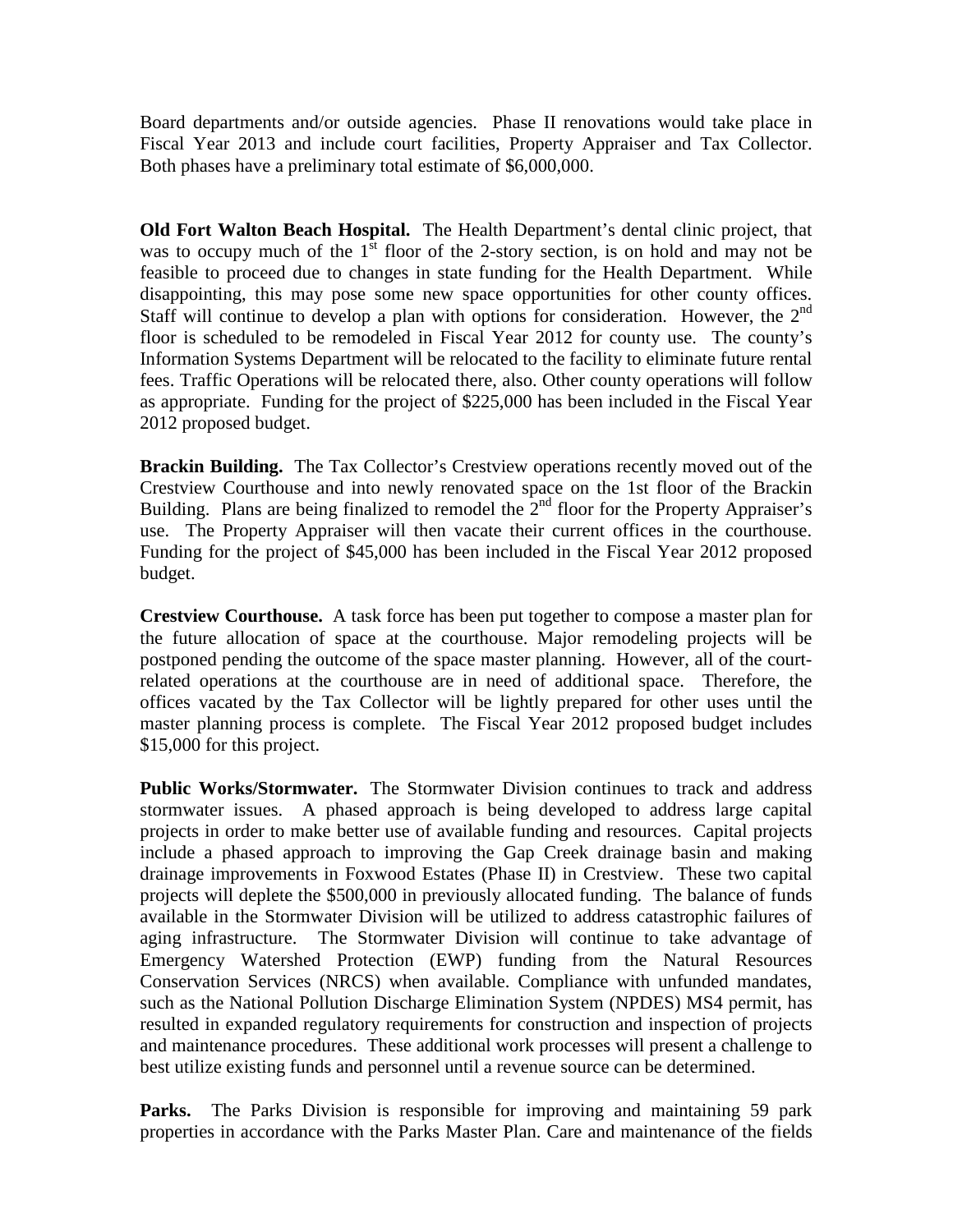at Baker Park, Garden City Park, Shalimar Elementary Park, and Shalimar Port Dixie Park have reverted to the Parks Division from local organizations. The new program allows groups or organizations to reserve fields for practice or games for a fee. The Parks Division continues to maintain a cost split between the Parks MSTU and the General Fund County Parks of 65% and 35% respectively. Projects included in the proposed Fiscal Year 2012 budget include improvements at Beach Accessways #1, #2 & #7, Don Stillwell Park (Phase II, Garnier's Plant Site), Island Golf Property (35 Acres), Rocky Landing Park (Niceville), Wilderness Landing, Dorcas Path, Choctawmar Park, and Lake Silver pavilions.

**Solid Waste.** Okaloosa County provides solid waste collection and disposal services to franchise areas located in unincorporated areas of the county. The Solid Waste Department successfully negotiated two new 5-year contracts with Waste Management, Inc. (WMI): one for Solid Waste Transfer Station Operation and another for a Residential Solid Waste and Recycling Collection Franchise Agreement. The new Solid Waste Agreements and companion Ordinance resulted in fee reductions to our customers, a new methodology for billing multi-family customers, not-to-exceed fees for commercial recycling, and revenue sharing for recyclable materials. The provisions agreed upon by WMI are beneficial to the county's solid waste customers by reducing monthly costs, providing additional recycling bins, and the addition of tires to bulk collection. Aging remediation system infrastructure at Wright and Baker Landfills will require significant attention in Fiscal Year 2012 to remain compliant with regulatory requirements. Niceville Landfill remediation activities are in the Pilot Study phase which will evaluate a potential cleanup technology. Regardless of the outcome of the Pilot Study, a permanent remediation system will be required to address groundwater and surface water chemical impacts. The Pilot Study will conclude in 2012 and a permanent remediation solution will be necessary by the end of Fiscal Year 2012 or early Fiscal Year 2013.

## **Public Works/Transportation.**

Okaloosa County maintains 207 miles of dirt roads, 74 miles of cold mix base stabilized roads, 652 miles of paved roads, and 73 bridges and large box culverts. The County accepted approximately 2.18 miles of paved roads into the maintenance system in Fiscal Year 2011. Tax revenues continue to stabilize with the Constitutional Gas Tax (CGT-80%) contribution projected to be \$1,525,000 and Local Option Gas Tax (LOGT -3 of 6 cents) to be \$1,575,000. Resurfacing revenues will be \$100,000 LOGT and \$400,000 CGT funding. This revenue and additional general fund contributions will make it possible in Fiscal Year 2012 to resurface 4+ miles of asphalt roads; continue the road striping program; reestablish the cold mix base stabilization program for West Plympton Road, Clear Creek Road, and several additional roads in the north-central area of the county. Additionally, Public Works is planning to complete Phase II of the CR 393 project and the northern portion of Fairchild Road "dirt to pave" project. Progress continues for the reconstruction of a portion of Antioch Road. Research also continues for possible solutions on Okaloosa Lane. For Fiscal Year 2012 the Bridge Section budgeted to convert two wooden bridges to concrete at a materials cost of \$100,000 each to continue their 20-year program to convert all wood bridges to concrete.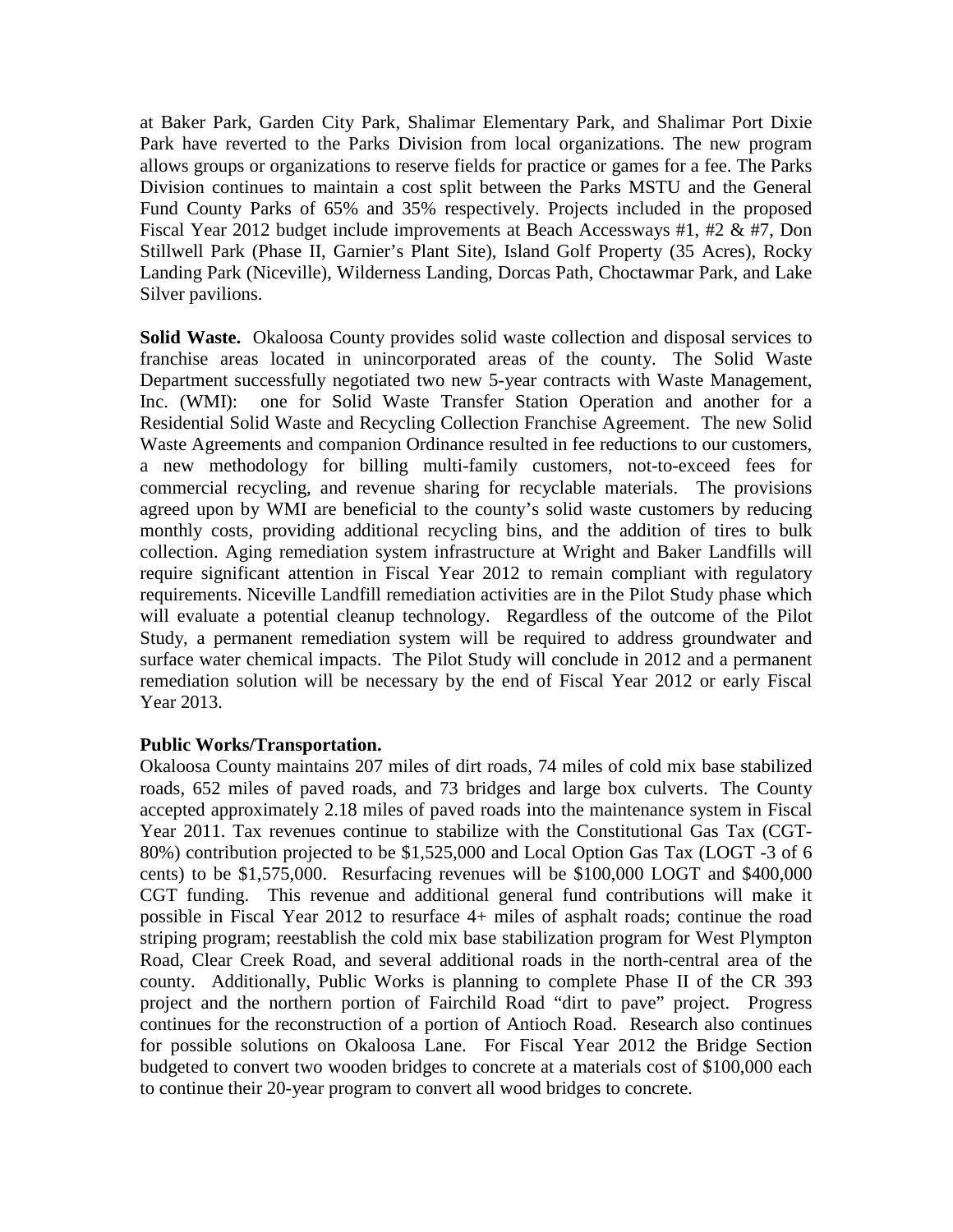**Water and Sewer.** The 17 mile force main connecting the new sewer pump station at the  $7<sup>th</sup> SFG$  cantonment to the Arbennie Pritchett Water Reclamation Facility (WRF) has been completed. The transfer of personnel into the new cantonment is underway and flows from the pump station have begun.

Demolition is proceeding at the old Garniers treatment plant site. Virtually all of the equipment and debris from the project will be recycled, with a significant amount of funds being raised from the sale of used equipment, as well as scrap copper, steel, and aluminum.

A CDBG grant has been obtained for two projects: 1) Sylvania Heights Water System Improvements, which will increase the number of fire hydrants and size of water mains, and 2) Clifford Lift Station Improvements, which will entail the construction of a new pump station. The Sylvania Heights project is under construction and should be completed before the end of this fiscal year. The Clifford Street project will be under construction before the end of Fiscal Year 2011 and will be completed early in Fiscal Year 2012.

The largest project in the Fiscal Year 2012 Capital Improvement program will be our share of the cost to upgrade the NVOC wastewater plant to provide for biological nutrient removal, along with the conversion of the sprayfield to Rapid Infiltration Basins (RIBs). This project is necessary in order to comply with a Consent Order from the Florida Department of Environmental Protection (FDEP). Funding will be covered by the use of reserves.

OCWS staff continues to work closely with Eglin AFB staff to prepare to implement the diversion of the flows from four existing wastewater plants to the new Arbennie Pritchett Water Reclamation Facility. In addition, staff is preparing to respond to an RFP from Eglin for the privatization of water distribution and wastewater collection system utilities.

Due to the need to replace aging mission critical infrastructure, as well as to provide for necessary operations and maintenance expenses, OCWS staff will be requesting consideration of a five-year rate plan that starts with a 1.95% annual increase for Fiscal Year 2012, followed by one 2.75% annual increase, followed by three 3.75% annual increases. Staff and rate consultants perform a yearly Revenue Sufficiency Analysis and staff will report the results of those evaluations back to the Board each year.

**Northwest Florida Regional Airport**. The Terminal Additions Phase II project will complete construction of a 5,500-square-foot concourse pier addition on the south end of the existing terminal building. The addition will include an upper level hold room to serve two new aircraft gates while the lower apron level will accommodate Transportation Security Administration offices currently located in modular trailers. Project construction cost is \$5,357,137. The Rehabilitation of North Parking Lot project consists of milling and overlaying the 17-year-old pavement surfaces of existing short and long term lots and remodeling the current undersized Airport Operations Center. Estimated project cost is \$2,000,000. The East Side Additions project will consist of installing overhangs above the fuel farm tank operations area and the addition of new security cameras on the east side of the airport. Project cost is \$307,629.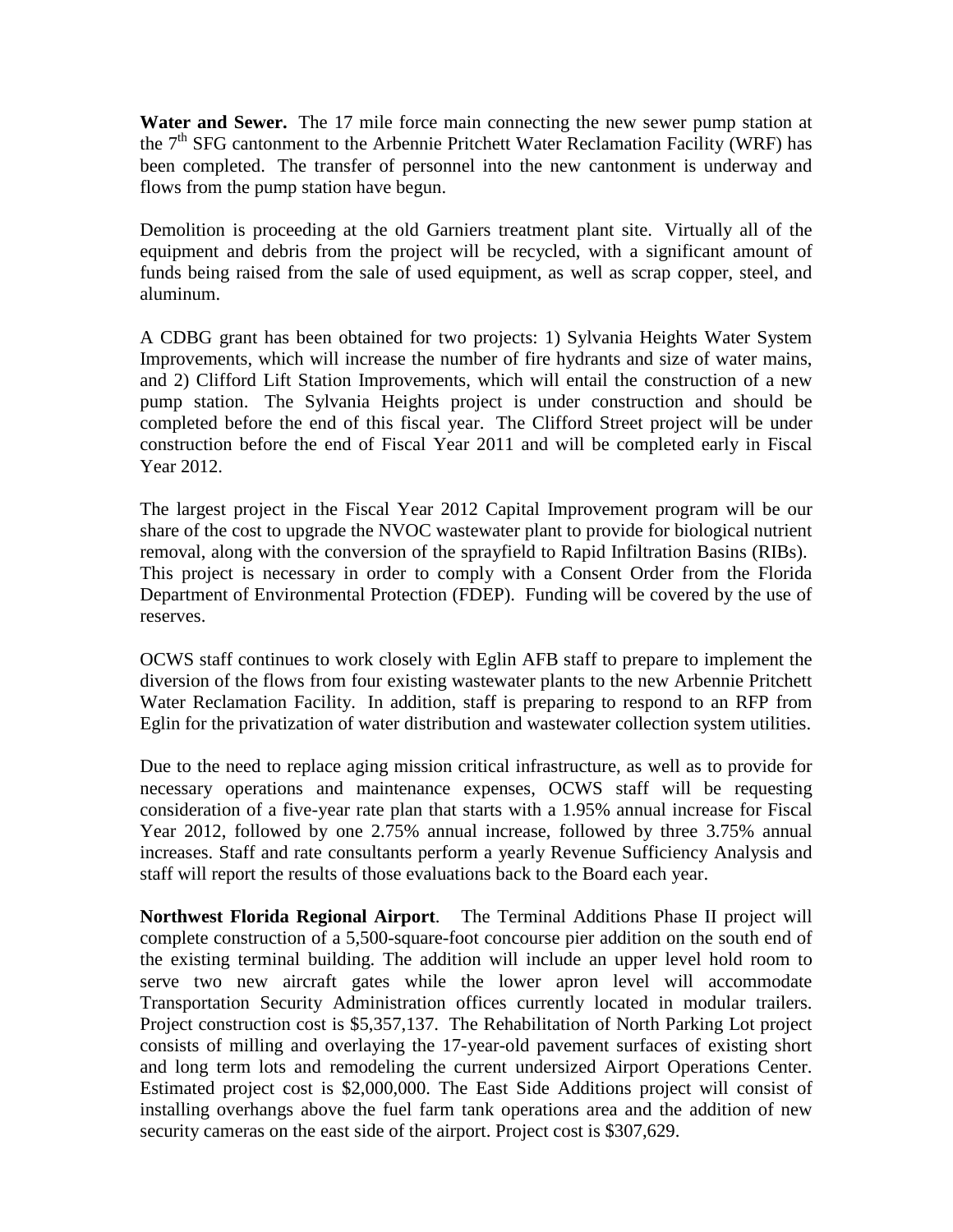**Bob Sikes Airport.** The Taxiway A and Stormwater Master Plan will rehabilitate the existing pavement and widen to 75 feet for taxiways serving anticipated larger aircraft per FAA design standards. Stormwater infrastructure systems and retention facilities will be installed to facilitate future demand and development. The project cost is \$10,300,000. The West Area Parking Lot project will add additional landside vehicle parking behind the planned new FBO terminal building to be constructed by Emerald Coast Aviation. The estimated project cost is \$800,000. The North Apron Rehabilitation project will resurface 167,739 square feet of aircraft parking space. The project cost is \$1,350,000, which is 100% OTTED funded.

**Destin Airport.** The Air Traffic Control Tower (ATCT) Project will begin with an environmental impact study, final site study and design. The project has been delayed for several years pending acceptance into the FAA Contract Tower Program which will assist in construction and provide funding under federal contracts. The estimated cost is \$4,000,000. The Taxilane Connector will connect the south end of the airport to the north end keeping motorized vehicles and pedestrian traffic off of the active taxiway. The project is estimated to cost \$595,000. Neighborhood Noise Mitigation & Insulation Program implementation will provide for the insulation and/or purchase of four residential properties identified in a recently completed Part 150 Noise Compatibility Study. Estimated cost is \$1,400,000.

**TDC/Beach Restoration.** Current proposed beach restoration projects for Okaloosa County include the 2.8-mile section on Okaloosa Island at an estimated cost of \$12,000,000 and approximately 1.7 miles of beach in Destin with an estimated cost of \$8,000,000. Total restoration funding required is approximately \$25,000,000, which includes the debt service on a construction bond. The funding for this project will come from the  $1<sup>st</sup>$  cent of the Tourist Development Tax, state funds and the beach restoration MSBU. Both the Okaloosa Island and Western Destin project areas are designated as "critically eroded" by the state. Restoration of these beaches will provide storm damage reduction and recreational benefits to all county citizens. The final recommended orders for both permits are imminent. Exceptions to the judge's orders must be filed within 30 days. The Secretary of FDEP then has 90 days to take final action on the permits.

## **Miscellaneous Issues:**

**1. Fleet Operations.** Fiscal Year 2012 will be the fifth consecutive year in which the county's fleet will see no significant replacement of equipment and vehicles. Currently there are 60 vehicles, including nine ambulances, within the fleet having over 150,000 miles. Lack of timely replacements has resulted in drop in reliability and an increased frequency of repairs, many of which are major. The Board's most urgent fleet needs are the replacement of ambulances, dump trucks, work trucks and specialized pieces of heavy equipment. The Fiscal Year 2012 budget will include replacement of two ambulances.

**2. Growth Management/Inspections.** With the support of the Building Industry Association, the Board's timely revision of the Inspection Division fee schedule has enabled the Inspections Enterprise Fund to operate with an anticipated positive balance. The proposed Fiscal Year 2012 budget is the first in four years for which a General Fund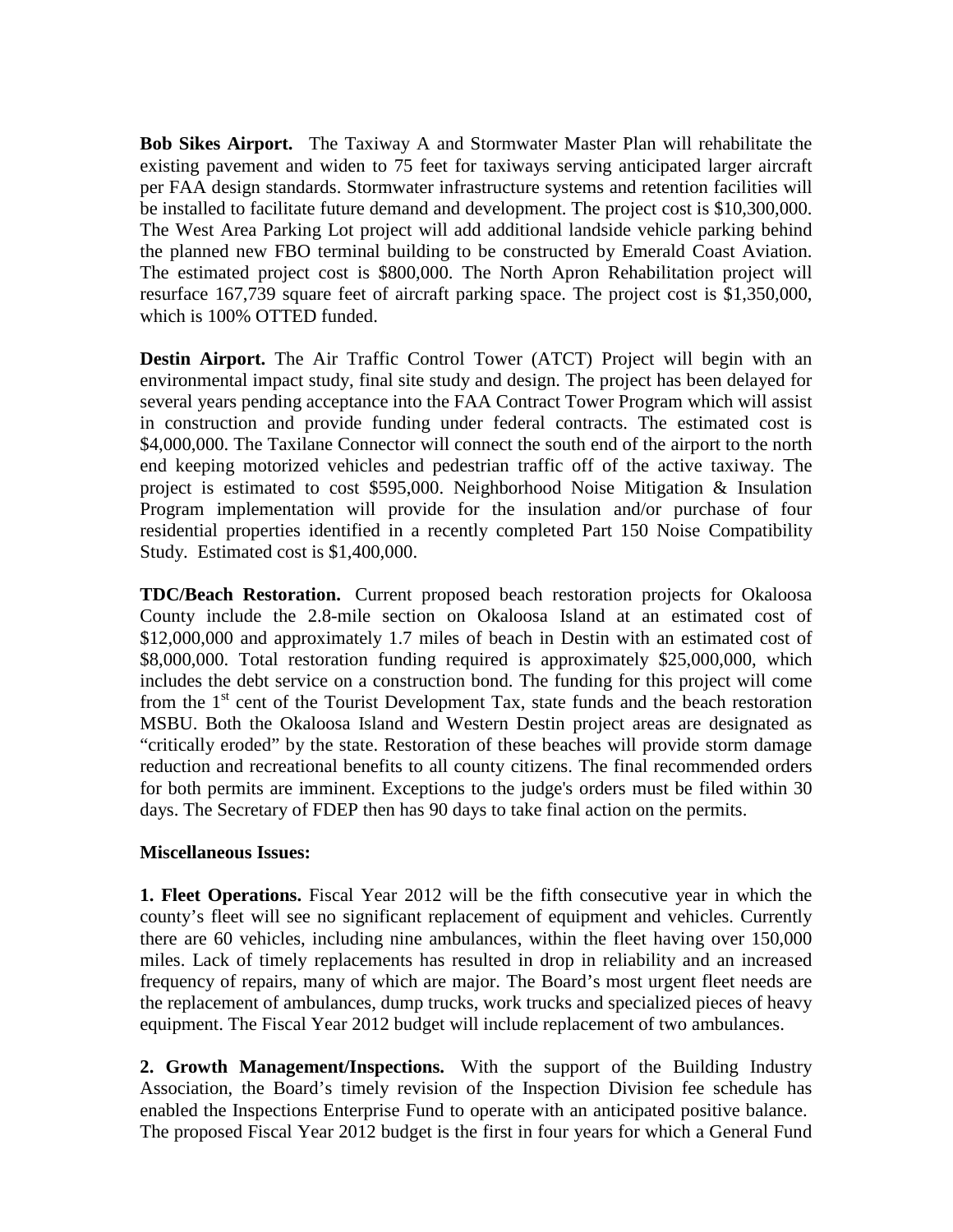subsidy should not be required to balance the division budget, and also includes the division's share of the annual general government cost allocation. The Enterprise Fund should also begin to reduce the total deficit of approximately \$1,865,400 which includes past years' General Fund supplements and cost allocation waivers, though it cannot provide this amount in a single fiscal year. Notwithstanding the current positive balance, the proposed budget is fiscally conservative and includes the minimum funding level necessary to allow the Inspections Division to fulfill its obligations.

**3. Reductions to Social Services/Museums/Libraries & other agencies.** To remain consistent with revenue reductions occurring, the proposed budget includes a 10% reduction to the following agencies that receive a direct appropriation from the Board: Economic Development Council (EDC), Head Start, Day Care Services, Shelter House, Baker Block Museum, Destin Fishing Museum and Elder Services. At its August 2 budget review the Board agreed to withdraw financial support to Bridgeway, Inc. for its Meals on Wheels Program. Because of a business decision, Bridgeway had advised the Board that it would no longer provide this service. Bridgeway receives a 5% cut for its Baker Act Services and the Crisis Stabilization Unit. Also receiving a 5% cut are the Okaloosa Island Fire District, the Soil Conservation District and the Child Protection Team. The Heritage Museum receives a 20% reduction. The increased reduction for the Heritage Museum was to more closely align it with the revenue received by the other county museums following the loss of the Heritage Museum's county-funded director's position.

In order to maintain state funding, the proposed budget includes the establishment of a Library Cooperative Coordinator's position rather than the previous higher classified Library Cooperative Administrator position. In order to fund this position without additional revenue from the county, the Library Cooperative Board has agreed to park the bookmobile for one year and eliminate the unfilled Bookmobile Coordinator's position. The Library Cooperative budget as proposed includes a 5% reduction in expenses from the previous year.

**4. Community Redevelopment Agencies (CRAs).** The county has five Community Redevelopment Agencies in four cities (Destin (2), Crestview, Cinco Bayou and Fort Walton Beach). The total funding for the next Fiscal Year is anticipated to be \$1,306,165.

**5. Sustainability/Energy Savings.** Over the past five years, thousands of individual modifications have been made to county buildings that make them more energy efficient. As a result, many tens-of-thousands of dollars are being saved each year that would have paid out for utilities. With all this, much more remains to be done. Consistent with the recommendation made by the ISP as a result of their 2009 study of the Sustainable Okaloosa Committee's programs, dedicated funding for sustainable initiatives has been increased from \$55,000 to \$100,000 in the proposed Fiscal Year 2012 budget.